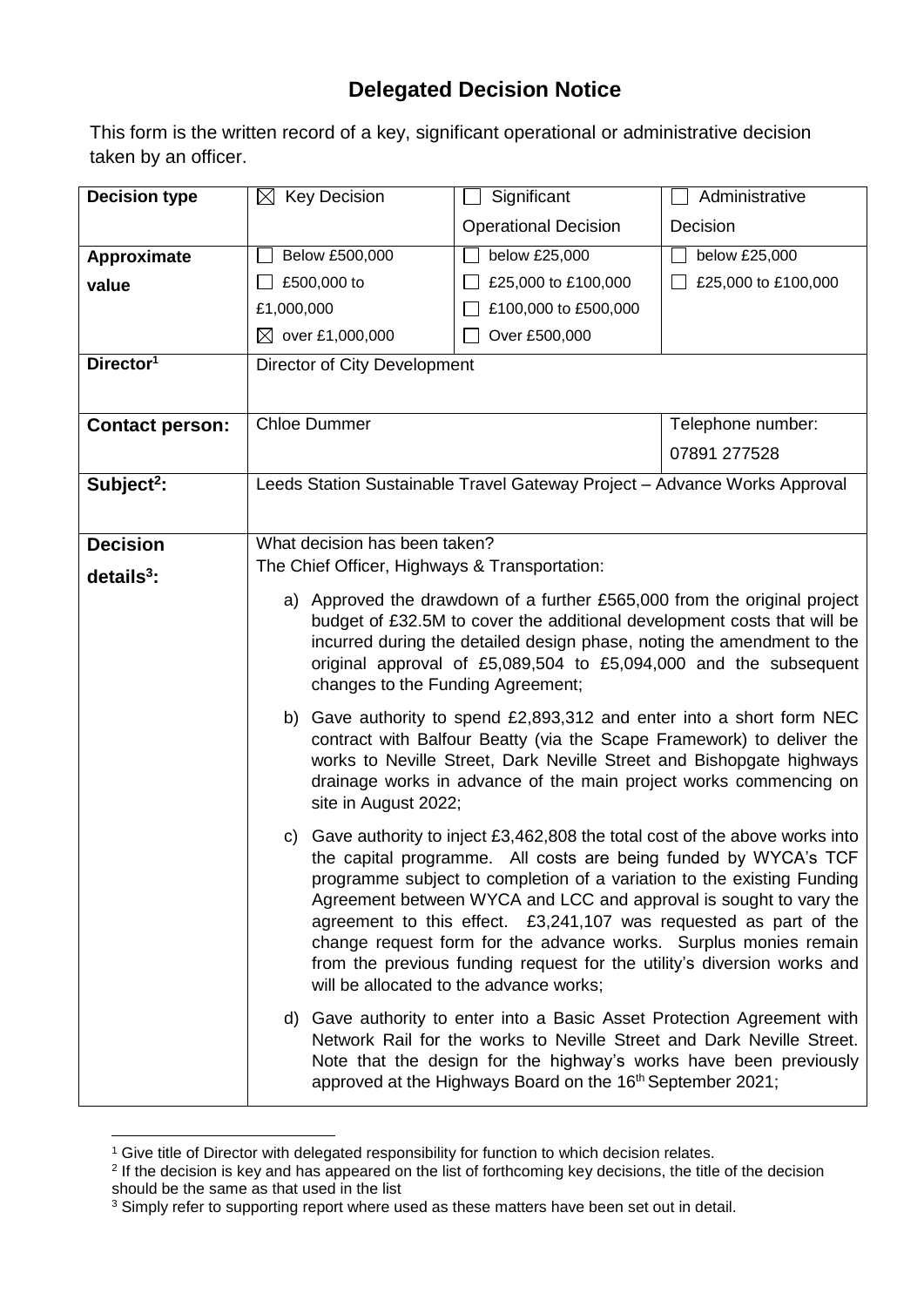|                        | e) Gave authority to vary the Professional Services Contract with Balfour<br>Beatty to undertake the design works associated with the Mill Goit deck<br>Note that Network Rail will fund these works in their<br>replacement.<br>entirety; and<br>Gave authority to enter into a funding agreement with Network Rail for<br>$f$ )<br>the Mill Goit deck replacement design costs including LCC costs<br>associated with administering the contract with Balfour Beatty.                               |  |  |
|------------------------|-------------------------------------------------------------------------------------------------------------------------------------------------------------------------------------------------------------------------------------------------------------------------------------------------------------------------------------------------------------------------------------------------------------------------------------------------------------------------------------------------------|--|--|
|                        | A brief statement of the reasons for the decision<br>(Include any significant financial, procurement, legal or equalities implications, having<br>consulted with Finance, PACS, Legal, HR and Equality colleagues as appropriate)                                                                                                                                                                                                                                                                     |  |  |
|                        | The advance works for Neville Street, Dark Neville Street and Bishopgate under                                                                                                                                                                                                                                                                                                                                                                                                                        |  |  |
|                        | the Leeds Station Sustainable Travel Gateway Advance Works will enable the                                                                                                                                                                                                                                                                                                                                                                                                                            |  |  |
|                        | project to deliver benefits sooner by completing the environmental                                                                                                                                                                                                                                                                                                                                                                                                                                    |  |  |
|                        | improvements to Neville Street and Dark Neville Street for the benefit of                                                                                                                                                                                                                                                                                                                                                                                                                             |  |  |
|                        | pedestrians and the works to Bishopgate highways and drainage will help with                                                                                                                                                                                                                                                                                                                                                                                                                          |  |  |
|                        | future travel disruption management.                                                                                                                                                                                                                                                                                                                                                                                                                                                                  |  |  |
|                        | Brief details of any alternative options considered and rejected by the decision<br>maker at the time of making the decision.                                                                                                                                                                                                                                                                                                                                                                         |  |  |
|                        | In respect of the advanced works on Dark Neville Street, Neville Street and the<br>Highways works on the eastern side of Bishopgate an alterative option of<br>completing the works within the main programme was considered as opposed<br>to the recommendation of delivering them in advance. This was rejected<br>because of the advantages of delivering benefits sooner and in particular in<br>time to enable the artwork on Neville Street to be installed during the 2023 Year<br>of Culture. |  |  |
| <b>Affected wards:</b> | Beeston & Holbeck, Hunslet & Riverside, Little London & Woodhouse                                                                                                                                                                                                                                                                                                                                                                                                                                     |  |  |
| <b>Details of</b>      | Executive Member: Councillor Helen Hayden 11/04/22                                                                                                                                                                                                                                                                                                                                                                                                                                                    |  |  |
| consultation           |                                                                                                                                                                                                                                                                                                                                                                                                                                                                                                       |  |  |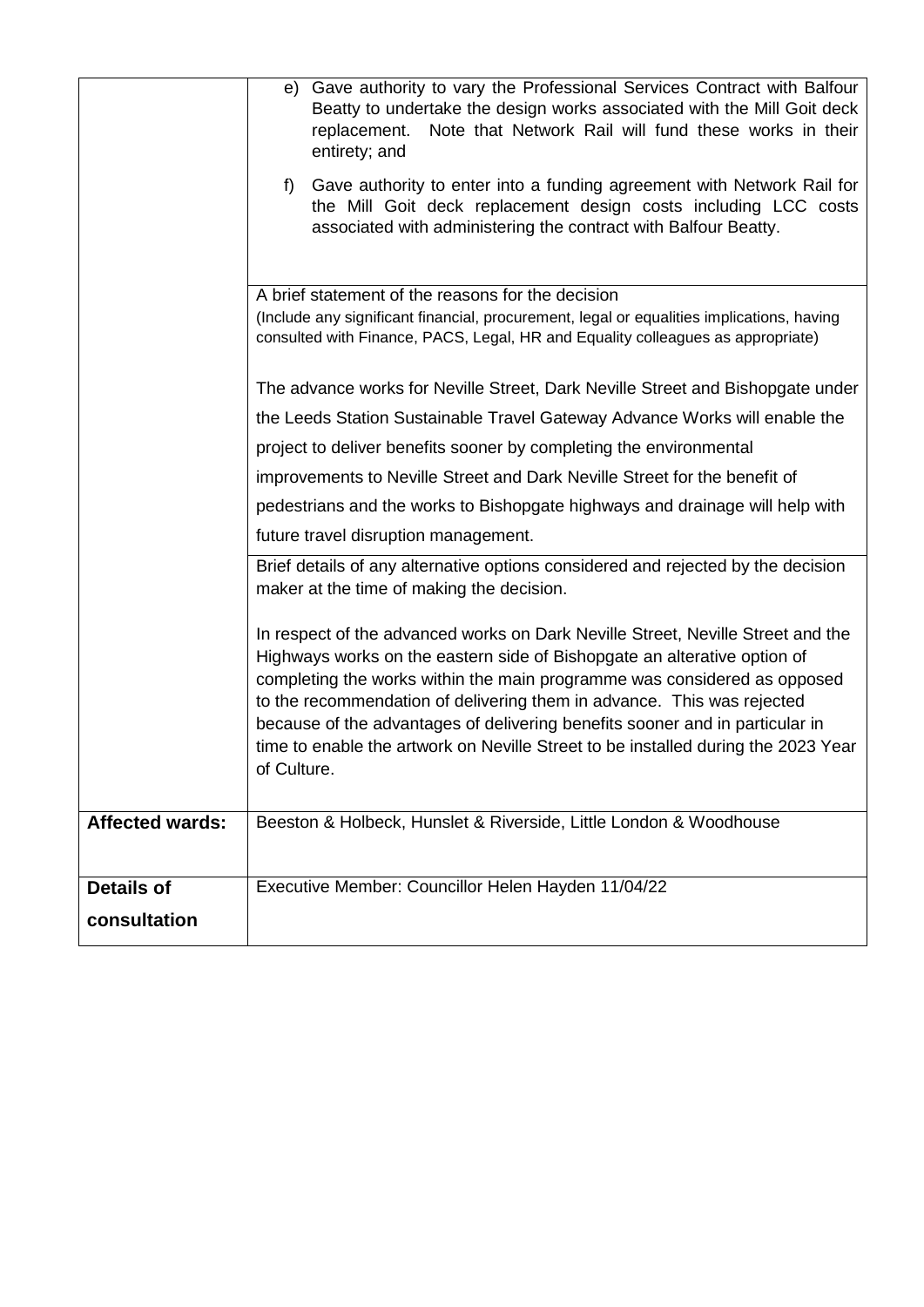| undertaken <sup>4</sup> :        | Ward members have been consulted on the overall scheme on 17 June 2021<br>and are supportive. A local Ward Member has raised concerns in respect of the<br>existing art installation on Neville Street, and we have agreed with the original<br>promoters of the art installation a decommissioning plan to transfer the audio<br>installation to Yorkshire Sculpture International and to include the narrative of<br>how the art installation was commissioned as part of a decommissioning<br>celebration of light and sound. Further consultation will take place with Ward<br>Members before we start on site for the advance works.<br>In respect of the proposed early works on Bishopgate, Dark Neville Street and<br>Neville Street engagement has taken place with the West Yorkshire Combined<br>Authority and Network Rail. |  |  |
|----------------------------------|-----------------------------------------------------------------------------------------------------------------------------------------------------------------------------------------------------------------------------------------------------------------------------------------------------------------------------------------------------------------------------------------------------------------------------------------------------------------------------------------------------------------------------------------------------------------------------------------------------------------------------------------------------------------------------------------------------------------------------------------------------------------------------------------------------------------------------------------|--|--|
|                                  |                                                                                                                                                                                                                                                                                                                                                                                                                                                                                                                                                                                                                                                                                                                                                                                                                                         |  |  |
| Implementation                   | Officer accountable, and proposed timescales for implementation                                                                                                                                                                                                                                                                                                                                                                                                                                                                                                                                                                                                                                                                                                                                                                         |  |  |
|                                  | <b>Chloe Dummer</b>                                                                                                                                                                                                                                                                                                                                                                                                                                                                                                                                                                                                                                                                                                                                                                                                                     |  |  |
|                                  | Construction scheduled to commence in July 2022.                                                                                                                                                                                                                                                                                                                                                                                                                                                                                                                                                                                                                                                                                                                                                                                        |  |  |
| List of                          | Date Added to List:- 12/04/22                                                                                                                                                                                                                                                                                                                                                                                                                                                                                                                                                                                                                                                                                                                                                                                                           |  |  |
| <b>Forthcoming</b>               |                                                                                                                                                                                                                                                                                                                                                                                                                                                                                                                                                                                                                                                                                                                                                                                                                                         |  |  |
| <b>Key Decisions<sup>5</sup></b> | If Special Urgency or General Exception a brief statement of the reason why<br>it is impracticable to delay the decision                                                                                                                                                                                                                                                                                                                                                                                                                                                                                                                                                                                                                                                                                                                |  |  |
|                                  | If Special Urgency Relevant Scrutiny Chair(s) approval                                                                                                                                                                                                                                                                                                                                                                                                                                                                                                                                                                                                                                                                                                                                                                                  |  |  |
|                                  | Signature<br>Date                                                                                                                                                                                                                                                                                                                                                                                                                                                                                                                                                                                                                                                                                                                                                                                                                       |  |  |
| <b>Publication of</b>            |                                                                                                                                                                                                                                                                                                                                                                                                                                                                                                                                                                                                                                                                                                                                                                                                                                         |  |  |
| report <sup>6</sup>              | If not published for 5 clear working days prior to decision being taken the<br>reason why not possible:                                                                                                                                                                                                                                                                                                                                                                                                                                                                                                                                                                                                                                                                                                                                 |  |  |
|                                  | If published late relevant Executive member's approval                                                                                                                                                                                                                                                                                                                                                                                                                                                                                                                                                                                                                                                                                                                                                                                  |  |  |
|                                  | Signature<br>Date                                                                                                                                                                                                                                                                                                                                                                                                                                                                                                                                                                                                                                                                                                                                                                                                                       |  |  |
| <b>Call In</b>                   | Is the decision available <sup>7</sup><br>$\boxtimes$ Yes<br>No                                                                                                                                                                                                                                                                                                                                                                                                                                                                                                                                                                                                                                                                                                                                                                         |  |  |
|                                  | for call-in?                                                                                                                                                                                                                                                                                                                                                                                                                                                                                                                                                                                                                                                                                                                                                                                                                            |  |  |
|                                  | If exempt from call-in, the reason why call-in would prejudice the interests of<br>the council or the public:                                                                                                                                                                                                                                                                                                                                                                                                                                                                                                                                                                                                                                                                                                                           |  |  |

<sup>4</sup> Include details of any interest disclosed by an elected Member on consultation and the date of any relevant dispensation given.

1

<sup>&</sup>lt;sup>5</sup> See Executive and Decision Making Procedure Rule 2.4 - 2.6. Complete this section for key decisions only

 $6$  See Executive and Decision Making Procedure Rule 3.1. Complete this section for key decisions only

<sup>&</sup>lt;sup>7</sup> See Executive and Decision Making Procedure Rule 5.1. Significant operational decisions taken by officers are never available for call in. Key decisions are always available for call in unless they have been exempted from call in under rule 5.1.3.